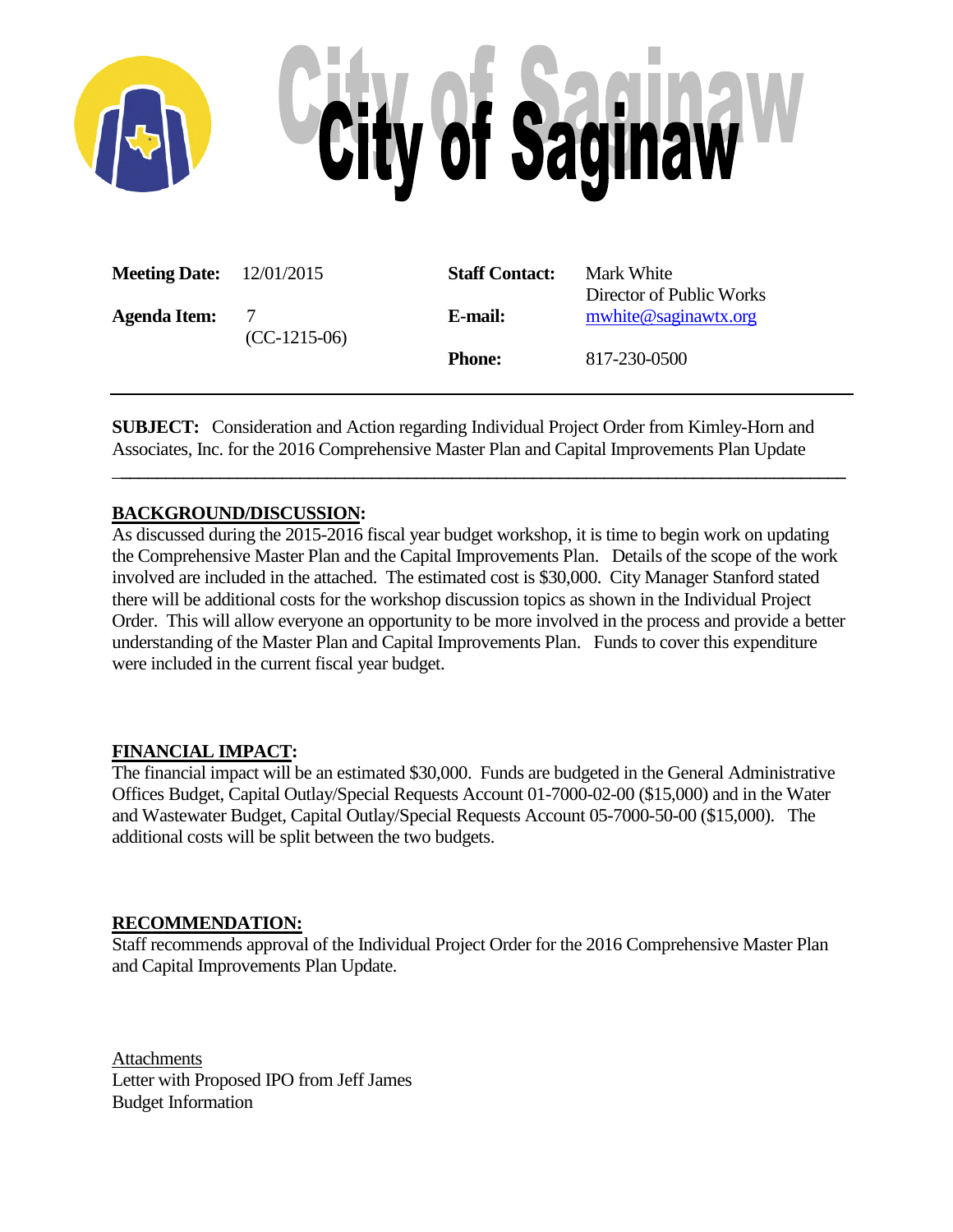## **Kim ley>>> Horn**

November 18, 2015

Mr. Mark White City of Saginaw 205 Brenda Lane Saginaw, Texas 76179

RE: 2016 Comprehensive Master Plan and CIP Update

Dear Mark:

Please find attached the Individual Project Order (IPO) for the 2016 Comprehensive Master Plan and CIP Update that was approved by City Council for the 2015/2016 fiscal year budget. The IPO is in conformance with the master services agreement dated April 17, 2012.

Please contact me at (817) 339-2259 or jeff.james@kimley-horn.com should you have any questions.

Sincerely,

KIMLEY-HORN AND ASSOCIATES, INC. TBPE No. F-928

ames, P.E.

Jeff James, P.E. Project Manager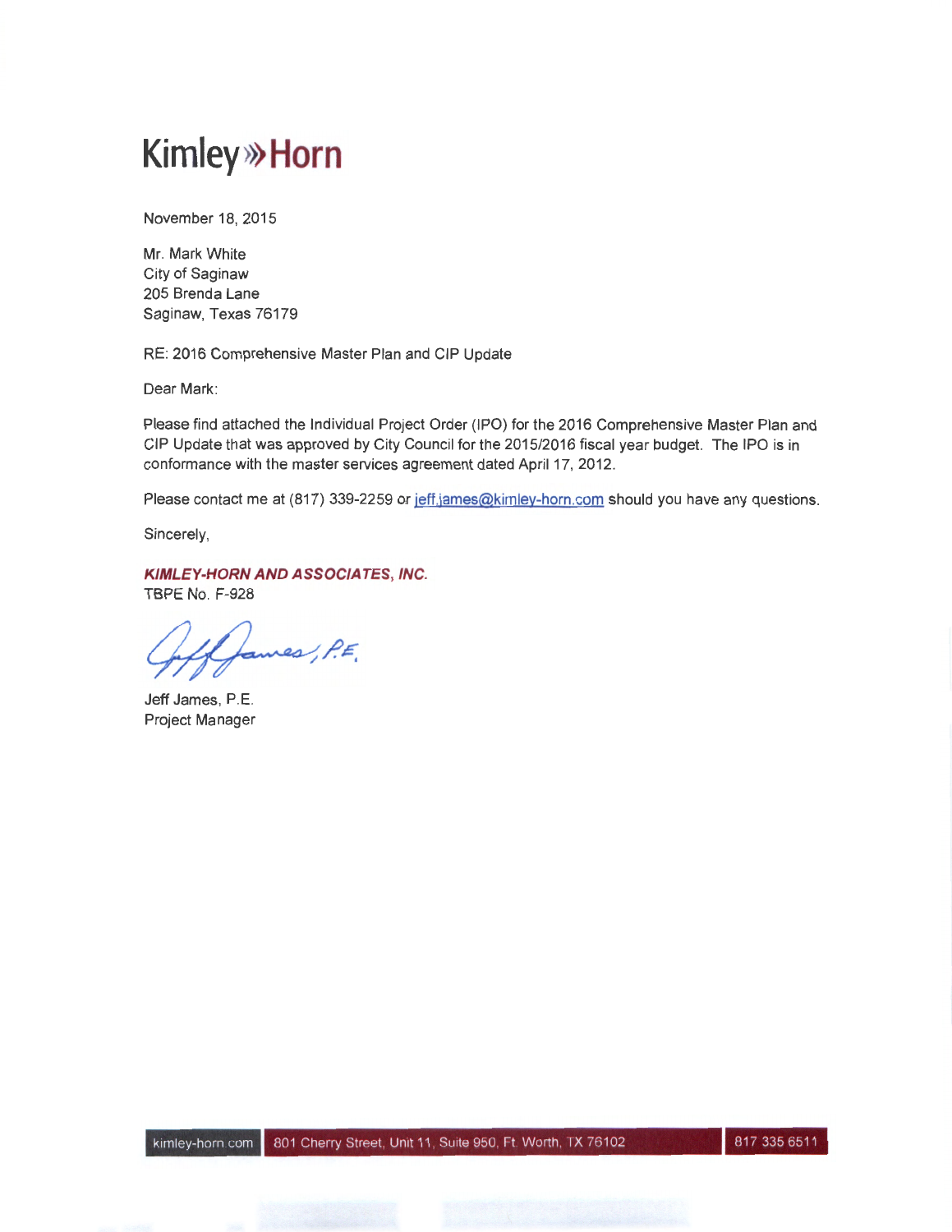## **Kimley»Horn**  $_{Page\ 2}$

INDIVIDUAL PROJECT ORDER NUMBER - 2016 Comprehensive Master Plan and CIP Update

Describing a specific agreement between Kimley-Horn and Associates, Inc. (the Consultant), and The City of Saginaw, Texas (the Client) in accordance with the terms of the Master Agreement for Continuing Professional Services dated April 17. 2012, which is incorporated herein by reference.

Identification of Project: 2016 Comprehensive Master Plan and CIP Update

#### **Project Understanding:**

This project is identified in the 2015 Budget Retreat. The Client desires to update the Comprehensive Master Plan and CIP for the years 2016-2021 . The document will be similar in format and content to the previous plans dating back to 1989.

#### **Specific Scope of Basic Services:**

#### **Comprehensive Master Plan Update**

#### **Task - 1: Data Collection and Verification**

Consultant will coordinate with Client to obtain and organize the following data needed to complete the Comprehensive Master Plan and CIP. The Consultant will meet with Client to review completeness of data. In areas where data may be incomplete, the Client will complete data or instruct the Consultant on assumptions to be used when data is incomplete. Consultant will prepare and maintain a data collection log that includes data collection request, date of request, and date of receipt. Data collection and organization is anticipated to include the following:

- Historical Water Metering Data- The Client will provide available historical metering data.
- Historical Water Purchase Metering Data The Client will provide available historical metering data of purchased water from City of Fort Worth.
- Historical Large Customers The Client will provide Consultant the top ten water users and wastewater contributors over the last five years. Information should include name of customer, location of customer, and monthly consumption/contribution data.
- Historical Pumping Information The Client will provide available historical pumping data.
- Historical Tank Level Information The Client will provide available historical tank level data.
- Condition assessment reports on streets and drainage system, if available
- Condition assessment reports on water and sanitary sewer system, if available

#### **Task- 2: Infrastructure Analysis**

Consultant will analyze the following infrastructure components:

- Water distribution system
- Wastewater collection system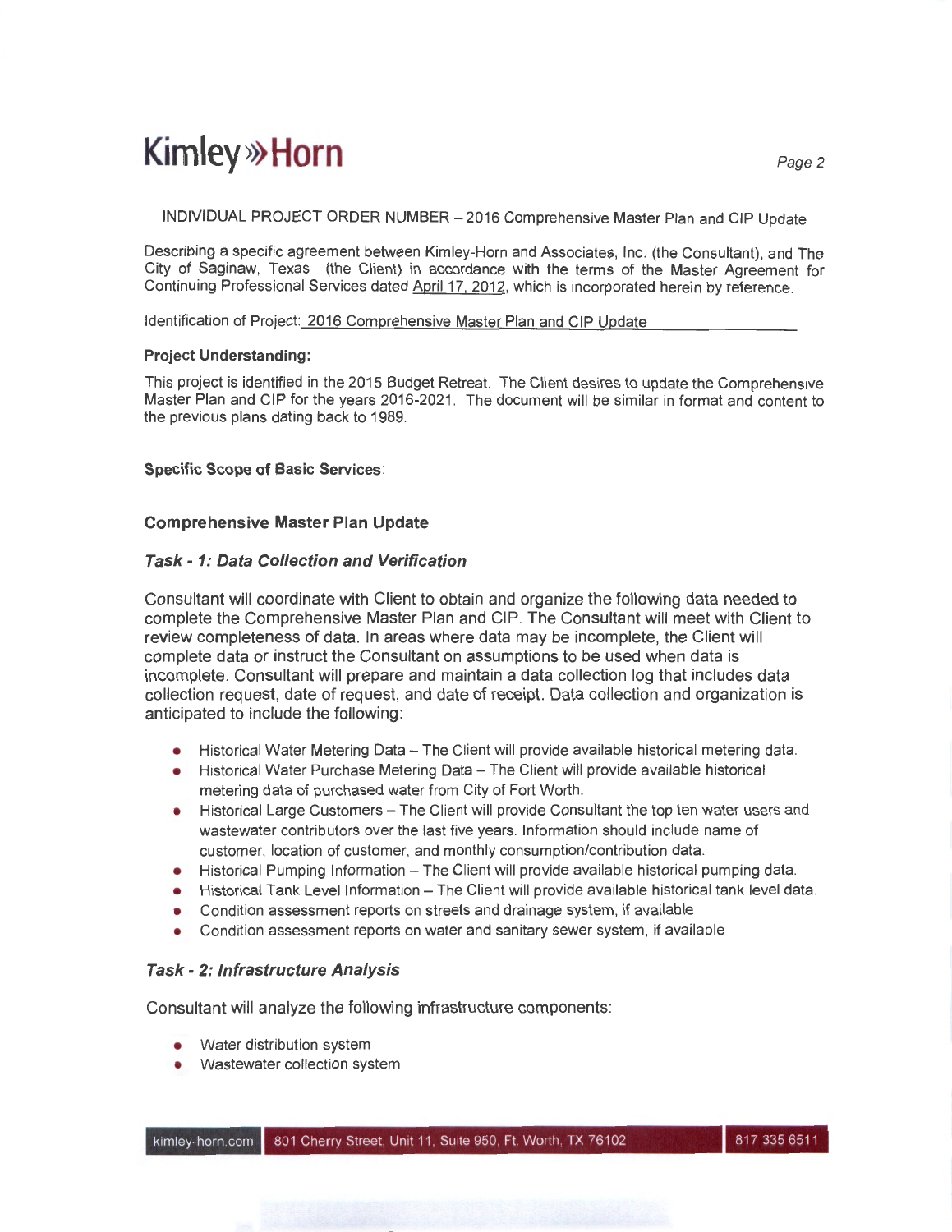### **Kimley» Horn** Page 3

- Streets
- Storm drainage system
- Compliance with ADA requirements

Consultant will evaluate the existing systems to determine components that are deficient according to the design criteria or components that have excess capacity. The Consultant will identify improvements that will alleviate deficient components. Consultant will also analyze the build-out condition and determine improvements required. Consultant will also analyze the 10-year period to determine what portion of the capacity of proposed improvements is used within the 10-year period.

#### **Task- 3: Develop and Present Recommendations for Infrastructure Improvements**

Consultant will develop a capital improvement plan that identifies projects to be constructed within the 10-year period. The capital improvement plan will include a description of the project, include a project opinion of probable construction cost, include a priority for construction, identify any portion of a project that may be required to relieve an existing deficiency, and identify the portion of project capacity to provide for growth in the 10-year planning period.

Consultant will create a Comprehensive Master Plan document. The report is anticipated to include the following:

- Executive summary
- **•** Population Projection
- Land Use
	- Existing Land Use Map
	- Existing Zoning Map
	- Ultimate Land Use Map
- Water
	- **•** Introduction
	- Design Criteria
	- Methodology
	- Description of Existing Infrastructure
	- Recommendations
	- Capital Improvement Plan
	- Map of Existing system
	- Map of Build-out system
- Wastewater
	- Introduction
	- Design Criteria
	- Methodology
	- Description of Existing Infrastructure
	- Recommendations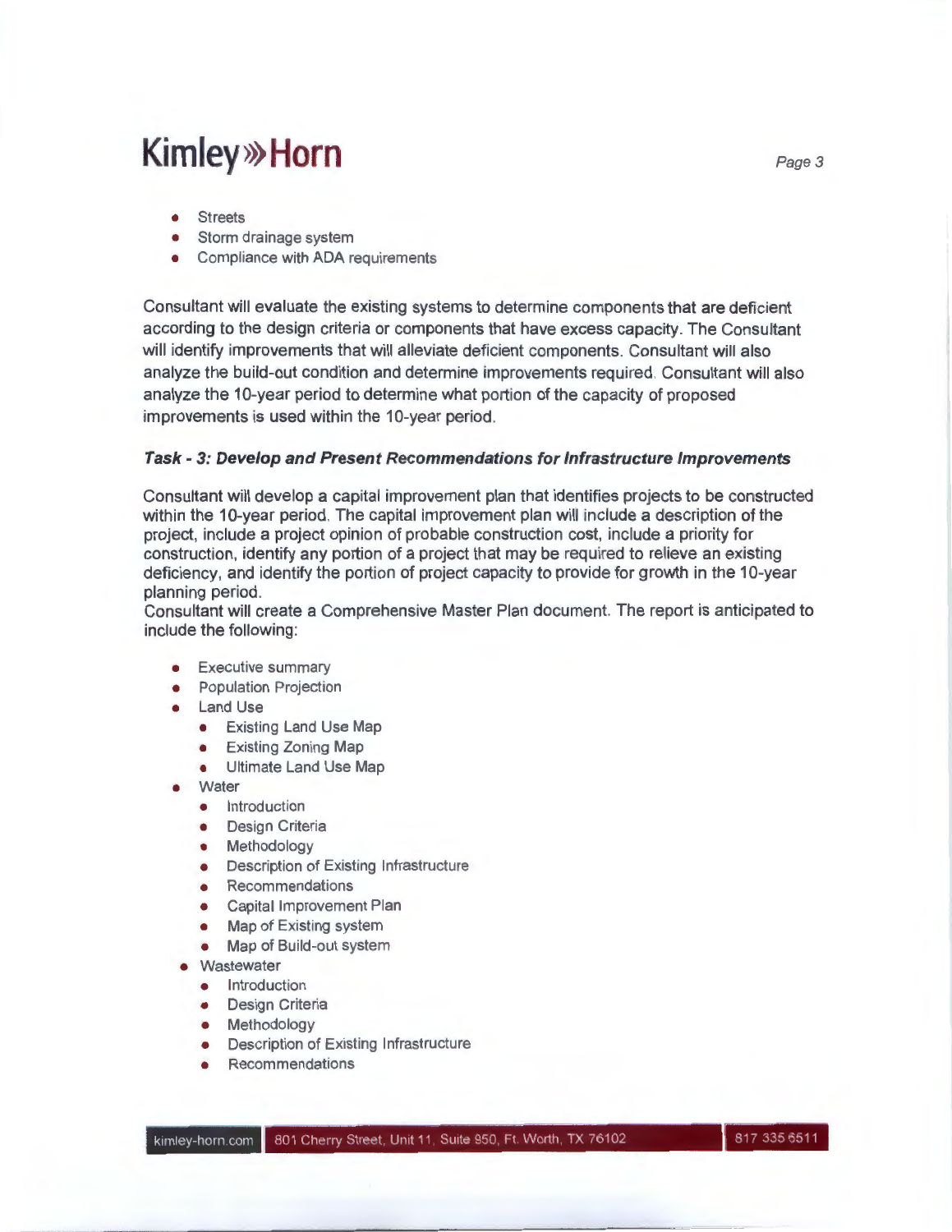### **Kimley»Horn**  $P_{\text{age 4}}$

- Capital improvement plan
- Map of Existing system
- Map of Build-out system
- **Streets** 
	- Introduction
	- Design Criteria
	- Methodology
	- Description of Existing Infrastructure
	- Recommendations
	- Capital improvement plan
	- Existing Thoroughfare Plan
	- Master Thoroughfare Plan
- Drainage
	- **•** Introduction
	- Design Criteria
	- Methodology
	- Description of Existing Infrastructure
	- Recommendations
	- Capital improvement plan
	- Map of Existing system
	- Map of Build-out system
- Community Facilities
	- Introduction
	- Recommendations
	- Capital improvement plan
	- Map of Existing Facilities
	- Map of Build-out Facilities

#### **Task- 4: Meetings and Workshops**

As part of the scope of services, Consultant will prepare for and attend meetings with City Staff as part of the Master Plan. The following meetings are recommended as a minimum and will be used for budgeting purposes.

Comprehensive Master Plan Workshops and Dates

- General overview of the plan and homework assignment (Land Use) • Population and Land Use • Water and Wastewater • Streets and Drainage • Community Facilities and Capital Improvements Plan • Wrap up and Consideration of Plan • One (1) City Council meeting to present Comprehensive Master Plan December 15, 2015 January 5, 2016 February 2, 2016 March 1, 2016 April 5, 2016 May 3,2016 TBD
- kimley-horn.com | 801 Cherry Street, Unit 11, Suite 950, Ft. Worth, TX 76102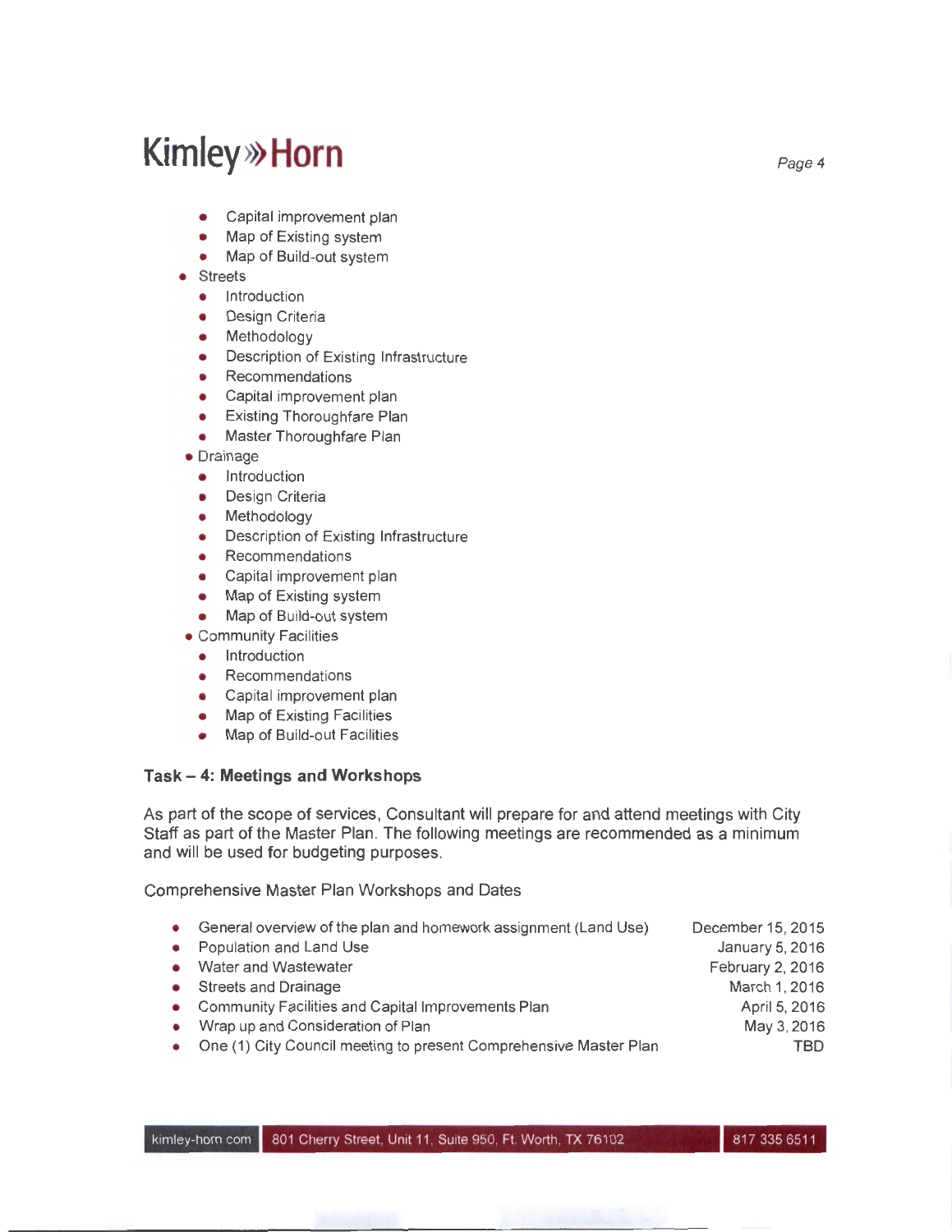### **Kimley» Horn** Page 5

#### **Deliverables**

Deliverables for the project will include:

- Twenty (20) copies of draft Comprehensive Master Plan Report.
- Twenty (20) copies of final Comprehensive Master Plan Report.

#### **Services to be provided by Client**

The following services will be provided by the Client in addition to those services previously identified in the Scope of Services.

- Participate in workshops
- Provide Consultant with the existing information and associated criteria such as population and employment estimates used in developing the comprehensive plan.
- Provide Consultant with the Build-out information and associated criteria such as population and employment estimates used in developing the comprehensive plan.

#### **Additional Services**

Additional services to be performed if authorized by the Client, but which are not included in the above-described Scope of Services, are as follows:

- Changes to the Comprehensive Master Plan Report after review and acceptance of final documents
- Complete ADA Transition Plan including: Designating an ADA Coordinator, Providing Public Notice about ADA Requirements, Establishing a Grievance Procedure, Developing internal design standards, specifications, details, Developing Self Evaluation and Transition Plan, Approving a schedule and budget to implement the Transition Plan, Monitoring progress on implementation of the Transition Plan
- Accompanying the City's personnel when meeting with the Texas Commission on Environmental Quality, U.S. Environmental Protection Agency, or other regulatory agencies during the course of the Project. Consultant will assist the City's personnel on an as-needed basis in preparing compliance schedules, progress reports, and providing general technical support for the City's compliance efforts.
- Assisting Client in the defense or prosecution of litigation in connection with or in addition to those services contemplated by this Agreement. Such services, if any, shall be furnished by Consultant on a fee basis negotiated by the respective parties outside of and in addition to this Agreement.
- Meetings, presentations, and preparation of technical and other support documents in addition to those specifically provided for in the Scope of Services.
- The preparation of additional legal notices in addition to those specifically provided for in the Scope of Services.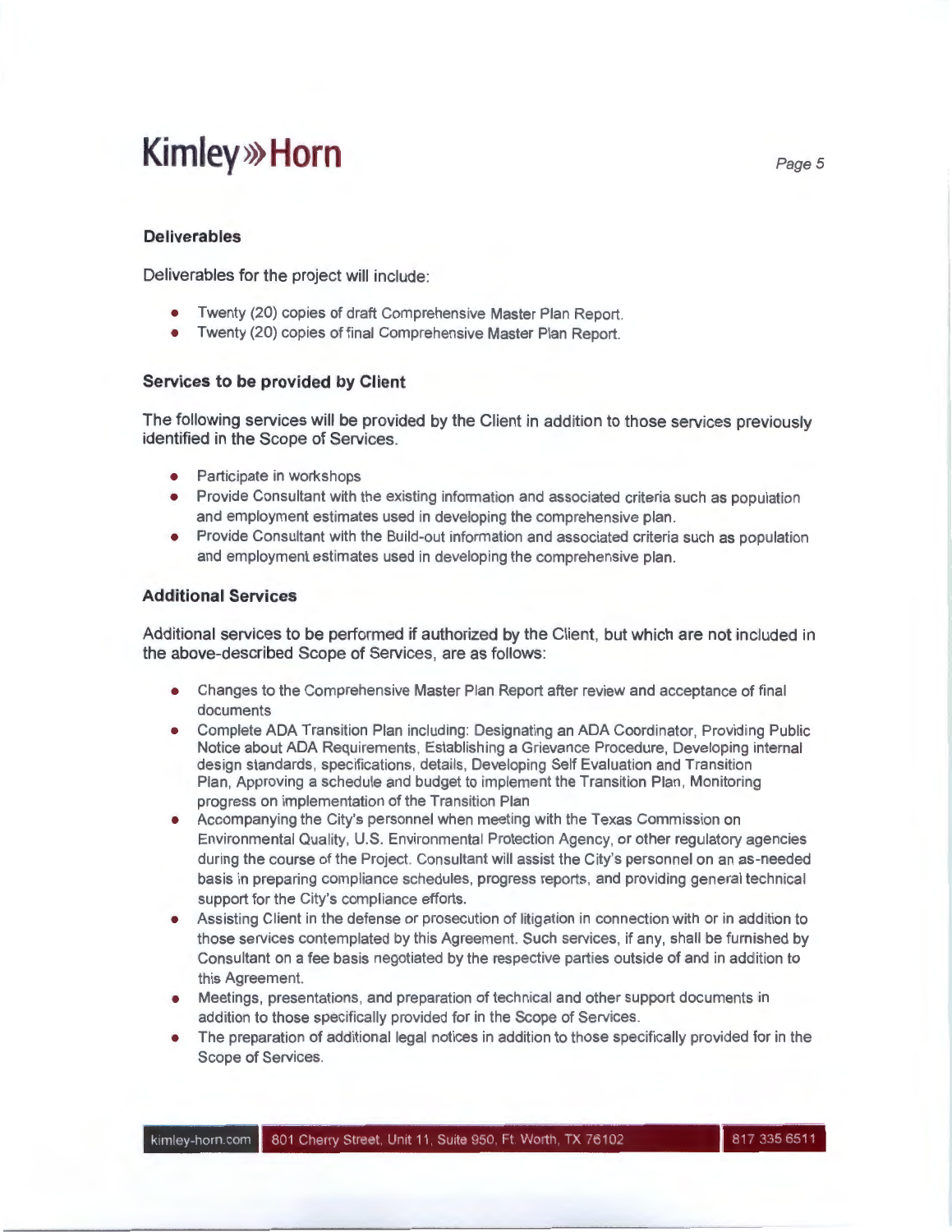## **Kimley» Horn** Page 6

- Any sampling, testing, or analysis beyond that specifically included in the Scope of Services referenced herein above.
- Preparing applications and supporting documents for government grants, loans, or planning advances, and providing data for detailed applications.
- Appearing before regulatory agencies or courts as an expert witness in any litigation with third parties arising from the development or implementation of the Comprehensive Master Plan, or the Capital Improvement Plan, including the preparation of engineering data and reports for assistance to the Client.
- Providing additional printing and document distribution beyond that specifically provided for in the Scope of Services.
- Any services not listed in the Scope of Services.

#### **Schedule**

Consultant will provide the services within a reasonable length of time based on the workshop schedule.

#### **Fee and Billing**

Kimley-Horn will perform the services in Tasks1 -3 for the total lump sum fee of \$30,000. All permitting, application, and similar project fees will be paid directly by the Client.

Lump sum fees will be invoiced monthly based upon the overall percentage of services performed. Payment will be due within 25 days of your receipt of the invoice and should include the invoice number and Kimley-Horn project number.

KHA will perform the Services in Task 4 and any additional services on a labor fee plus expense basis. Labor fee will be billed on an hourly basis according to the attached rate schedule, which is subject to annual adjustment.

ACCEPTED:

CITY OF SAGINAW, TEXAS KIMLEY-HORN AND ASSOCIATES, INC.

BY:<br>Nan Stanford Nan Stanford

 $BY:$ 

Jeff James City Manager **Senior Vice President** 

DATE: \_\_\_\_\_\_\_\_\_\_\_\_\_ \_ DATE: \_\_\_\_\_\_\_\_\_\_ \_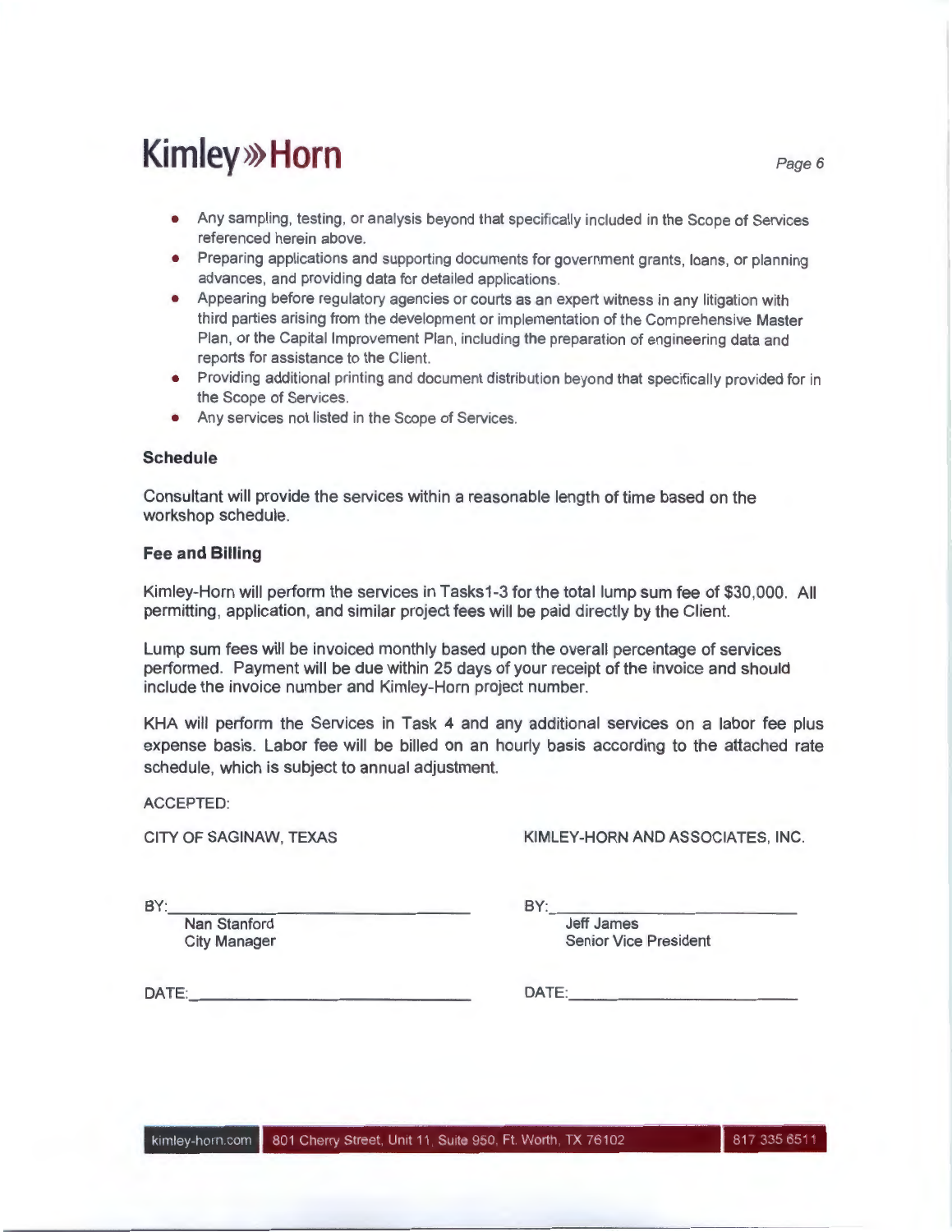# **Kim ley>>> Horn**

Kimley-Horn and Associates, Inc.

| <b>Standard Rate Schedule</b>   |               |
|---------------------------------|---------------|
| (Hourly Rate)                   |               |
| Clerical/Administrative Support | $$65 - $120$  |
| <b>Technical Support</b>        | $$75 - $155$  |
| Designer                        | $$105 - $170$ |
| Analyst                         | $$140 - $155$ |
| Professional                    | $$145 - $195$ |
| Senior Professional II          | $$180 - $230$ |
| Senior Professional I           | $$220 - $240$ |

Effective July 2015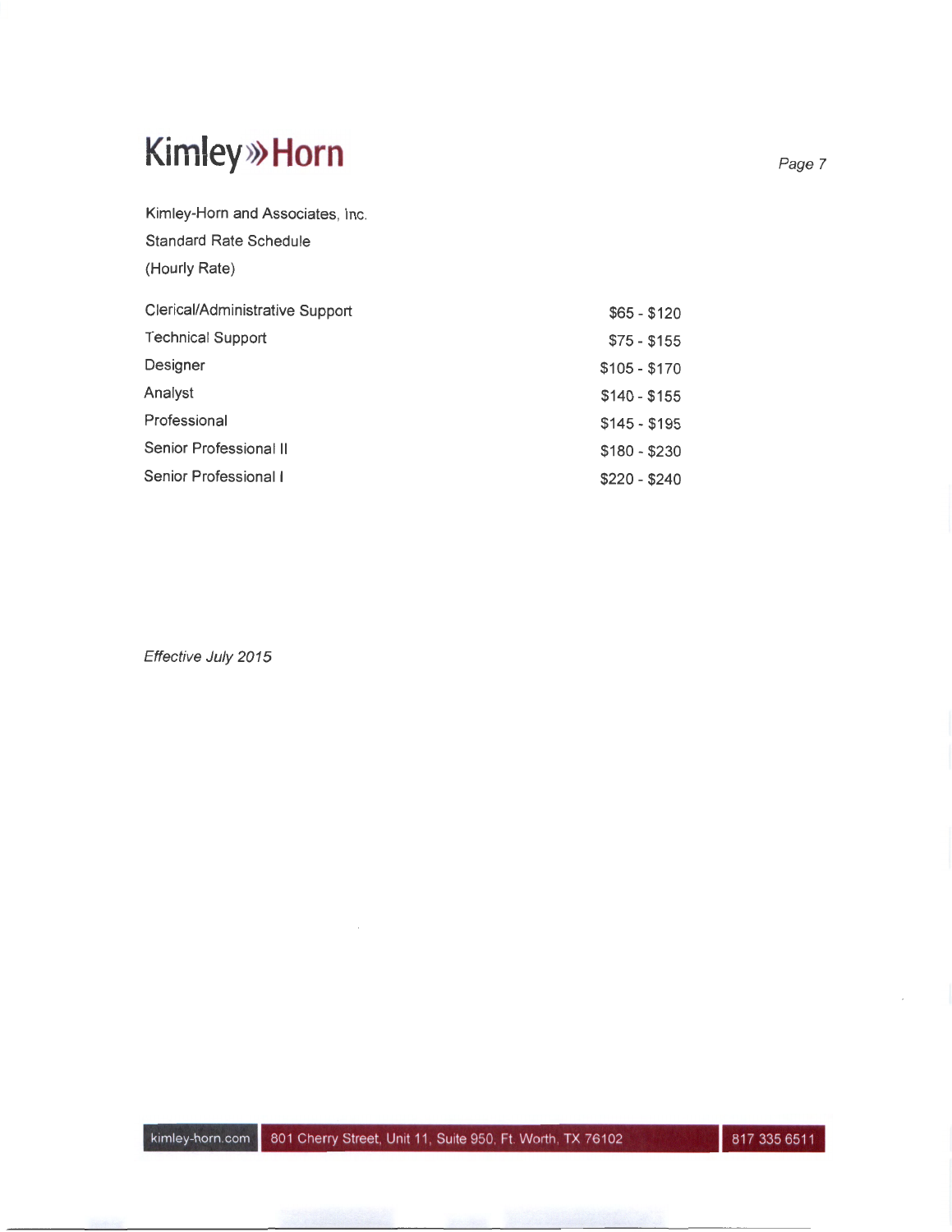### CITY OF SAGINAW BUDGET SUPPLEMENT 2015-2016

WATER & WASTEWATER

05-7000-50-00 CAPITAL OUTLAY/SPECIAL REQUEST

Master Plan update (50%) \$ 15,000